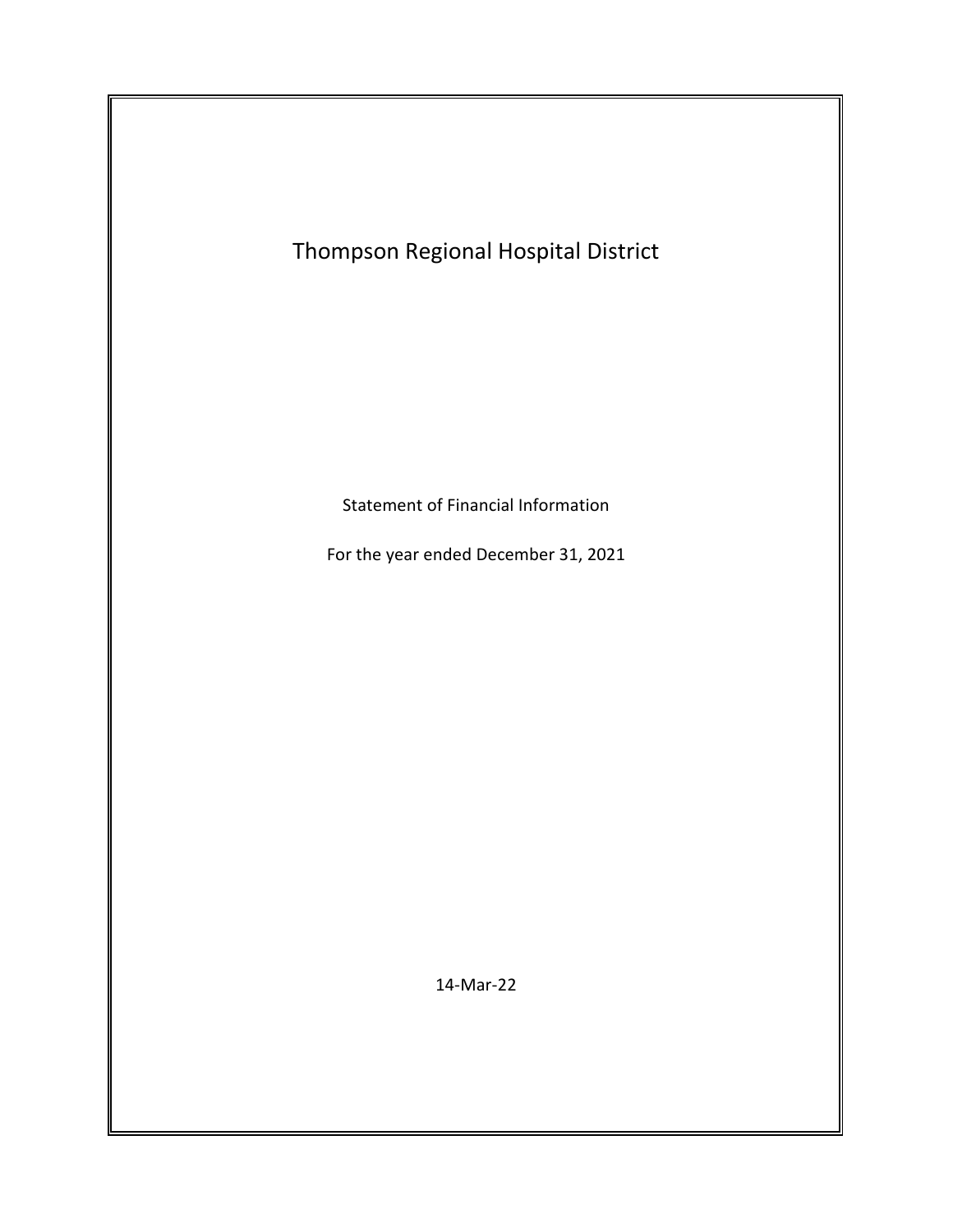Thompson Regional Hospital District Statement of Financial Information TABLE OF CONTENTS For the year ended December 31, 2021

### TABLE OF CONTENTS

| Page | $\mathbf{1}$ |
|------|--------------|
| Page | 2            |
| Page | 3            |
| Page | 4            |
| Page | 5            |
| Page | 6            |
| Page | 7            |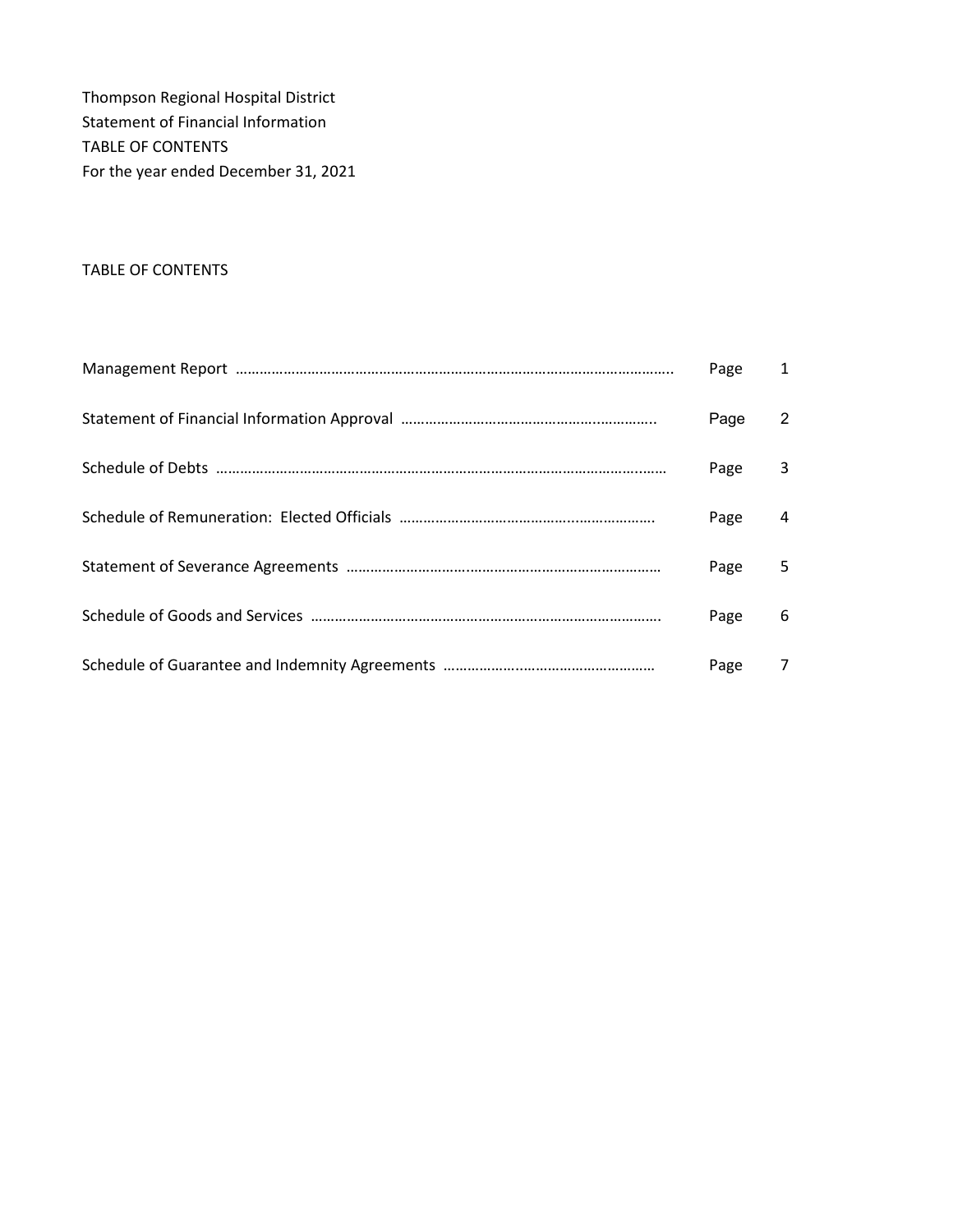### **THOMPSON REGIONAL HOSPITAL DISTRICT**

#### **MANAGEMENT REPORT**

The Financial Statements contained in this Statement of Financial Information under the *Financial Information Act* have been prepared by management in accordance with generally accepted accounting principles or stated accounting principles, and the integrity and objectivity of these statements are management's responsibility. Management is also responsible for all the statements and schedules, and for ensuring that this information is consistent, where appropriate, with the information contained in the financial statements.

Management is also responsible for implementing and maintaining a system of internal controls to provide reasonable assurance that reliable financial information is produced.

The Board of Directors is responsible for ensuring that management fulfills its responsibilities for financial reporting and internal control and exercises this responsibility through the Audit Committee of the Board. The Audit Committee meets with management and the external auditors at least two times per year.

The external auditors, KPMG LLP, conduct an independent examination, in accordance with generally accepted auditing standards, and express their opinion on the annual financial statements. Their examination does not relate to the other schedules and statements required by the Act. Their examination includes a review and evaluation of the Thompson Regional Hospital District's system of internal control and appropriate tests and procedures to provide reasonable assurance that the financial statements are presented fairly. The external auditors have full and free access to the Audit Committee of the Board and meet with it on a regular basis.

On behalf of the Thompson Regional Hospital District:

Douglas Rae, CPA, CA Scott Hilderbrand

Chief Financial Officer Chief Administrative Officer

□ Prepared pursuant to Financial Information Regulation, Schedule 1, section 9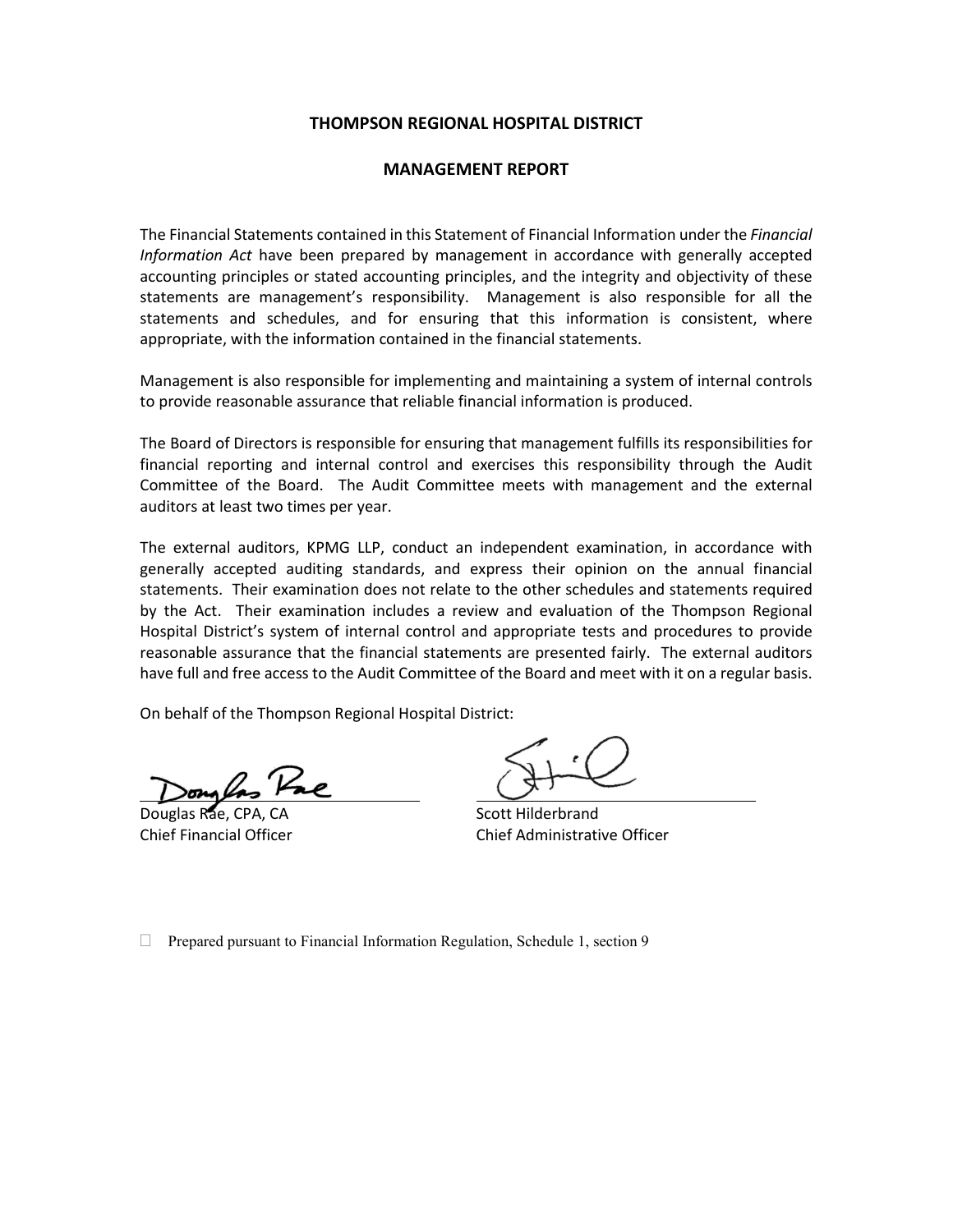| THOMPSON REGIONAL HOSPITAL DISTRICT                                  |                                                                                                                                                                                 |  |  |
|----------------------------------------------------------------------|---------------------------------------------------------------------------------------------------------------------------------------------------------------------------------|--|--|
|                                                                      | STATEMENT OF FINANCIAL INFORMATION APPROVAL                                                                                                                                     |  |  |
| Financial Information, produced under the Financial Information Act. | The undersigned, as authorized by the Financial Information Regulation, Schedule 1,<br>subsection 9(2), approves all the statements and schedules included in this Statement of |  |  |
| Scott Hilderbrand                                                    | arietiar                                                                                                                                                                        |  |  |
| Chief Administrative Officer                                         | Director on behalf of Board                                                                                                                                                     |  |  |
| March 24, 2022                                                       | March 24, 2022                                                                                                                                                                  |  |  |

 $\Box$  Prepared pursuant to the Financial Information Regulation, Schedule 1, section 9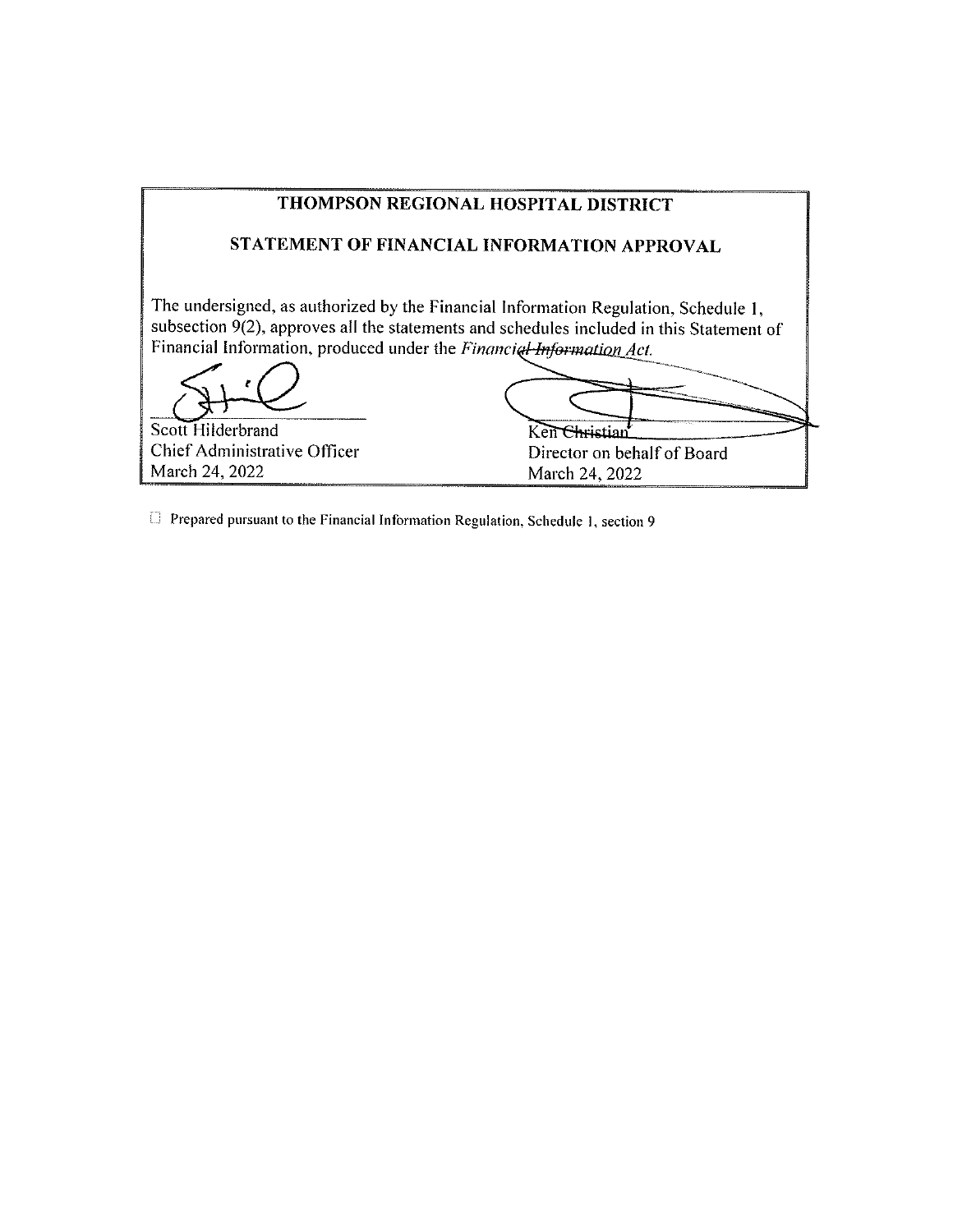## Thompson Regional Hospital District Statement of Financial Information SCHEDULE OF DEBTS For the year ended December 31, 2021

|        | <i><b>Issue</b></i> | Amount      | Interest | Maturity | Sinking |
|--------|---------------------|-------------|----------|----------|---------|
| Lender | <b>Number</b>       | Outstanding | Rate     | Date     | Fund    |
|        |                     |             |          |          |         |
| M.F.A. | 146                 | 113,847,990 | 3.200%   | 2038     | Yes     |

Note 1: The Municipal Finance Authority (MFA) maintains a sinking fund for all debenture debt. However, monies within the sinking fund have not been allocated to specific issues.

Songlas Pac

Douglas Rae, CPA, CA Chief Financial Officer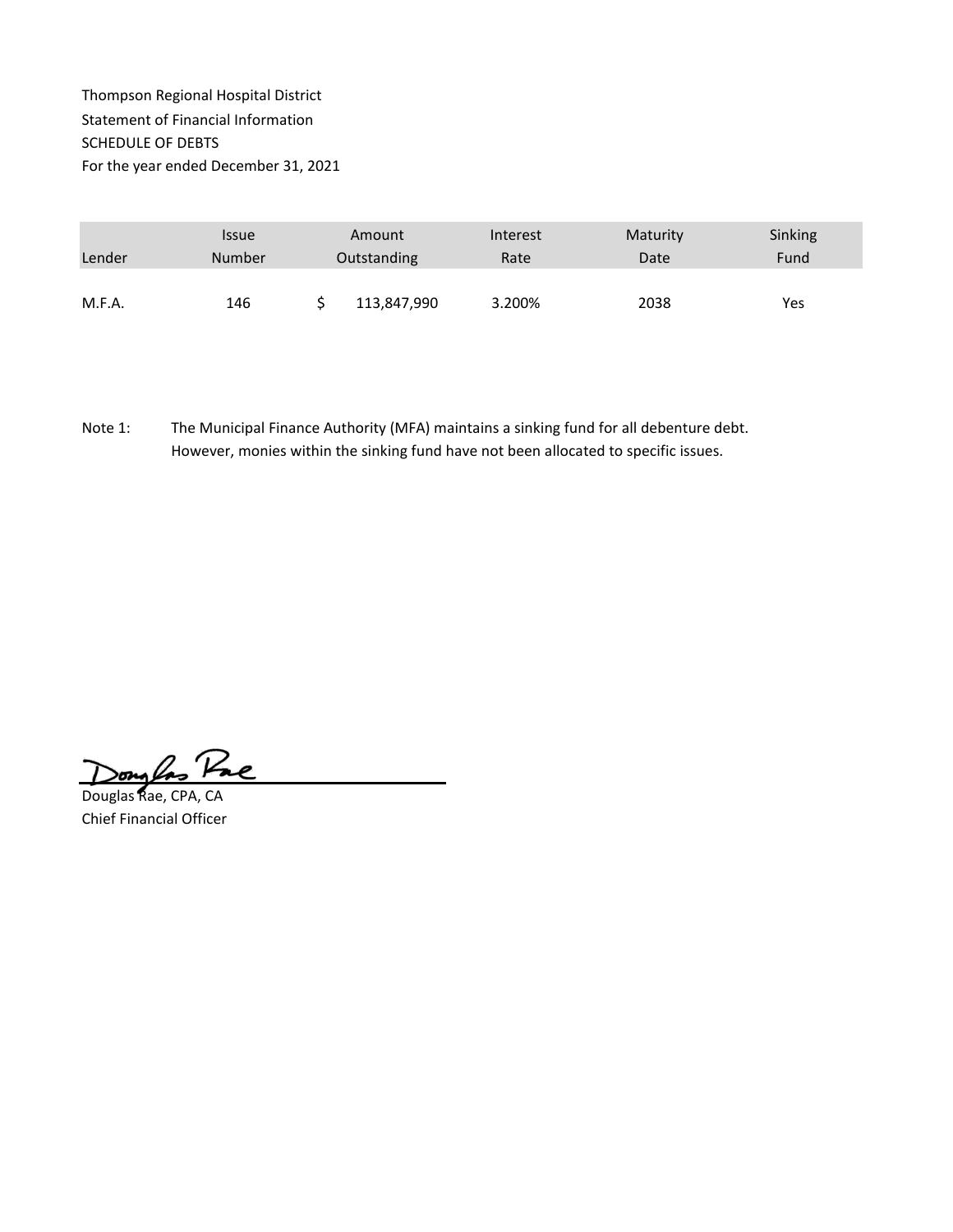Thompson Regional Hospital District Statement of Financial Information SCHEDULE OF REMUNERATION For the year ended December 31, 2021

| Director                                          | Remuneration<br>Expenses |       |     |
|---------------------------------------------------|--------------------------|-------|-----|
| Total Director Remuneration: - Over \$75,000      |                          | $- S$ |     |
| Total Director Remuneration: - \$75,000 and Under | 13.901                   |       | 763 |
|                                                   | 13.901                   |       | 763 |

Douglas Pac

Douglas Rae, CPA, CA Chief Financial Officer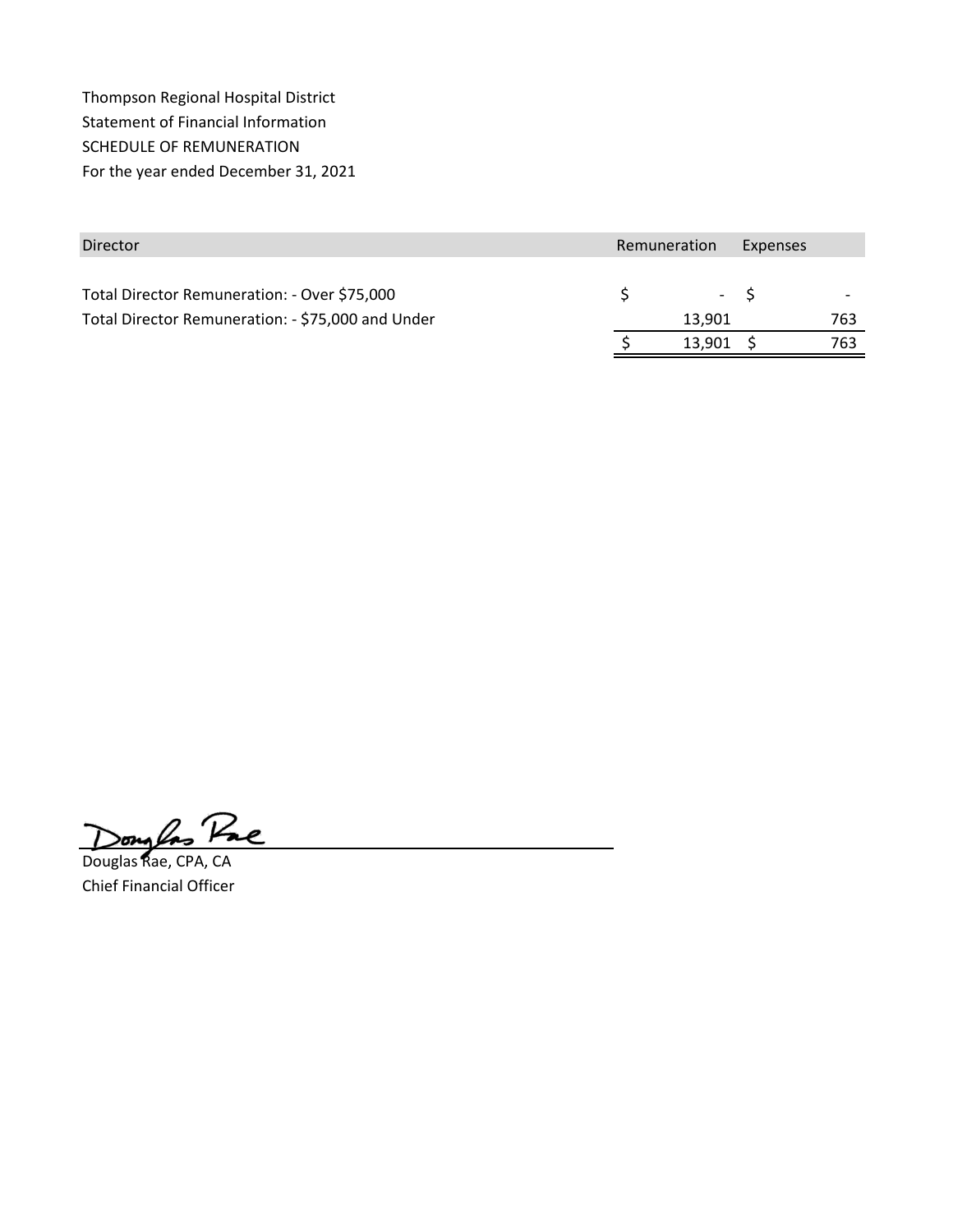Thompson Regional Hospital District Statement of Financial Information SCHEDULE OF GOODS AND SERVICES For the year ended December 31, 2021

| Supplier                                                        | Amount                        |  |
|-----------------------------------------------------------------|-------------------------------|--|
| Interior Health - Capital<br><b>Municipal Finance Authority</b> | \$<br>38,021,907<br>8,914,144 |  |
| Total expenditures of accounts over \$25,000:                   | \$<br>46,936,051              |  |
| Total expenditures of accounts \$25,000 or less:                | 24,841                        |  |
| Total expenditures for provision of goods and services:         | 46,960,892                    |  |

Pae  $\frac{1}{\sqrt{2\pi}}$ 

Douglas Rae, CPA, CA Chief Financial Officer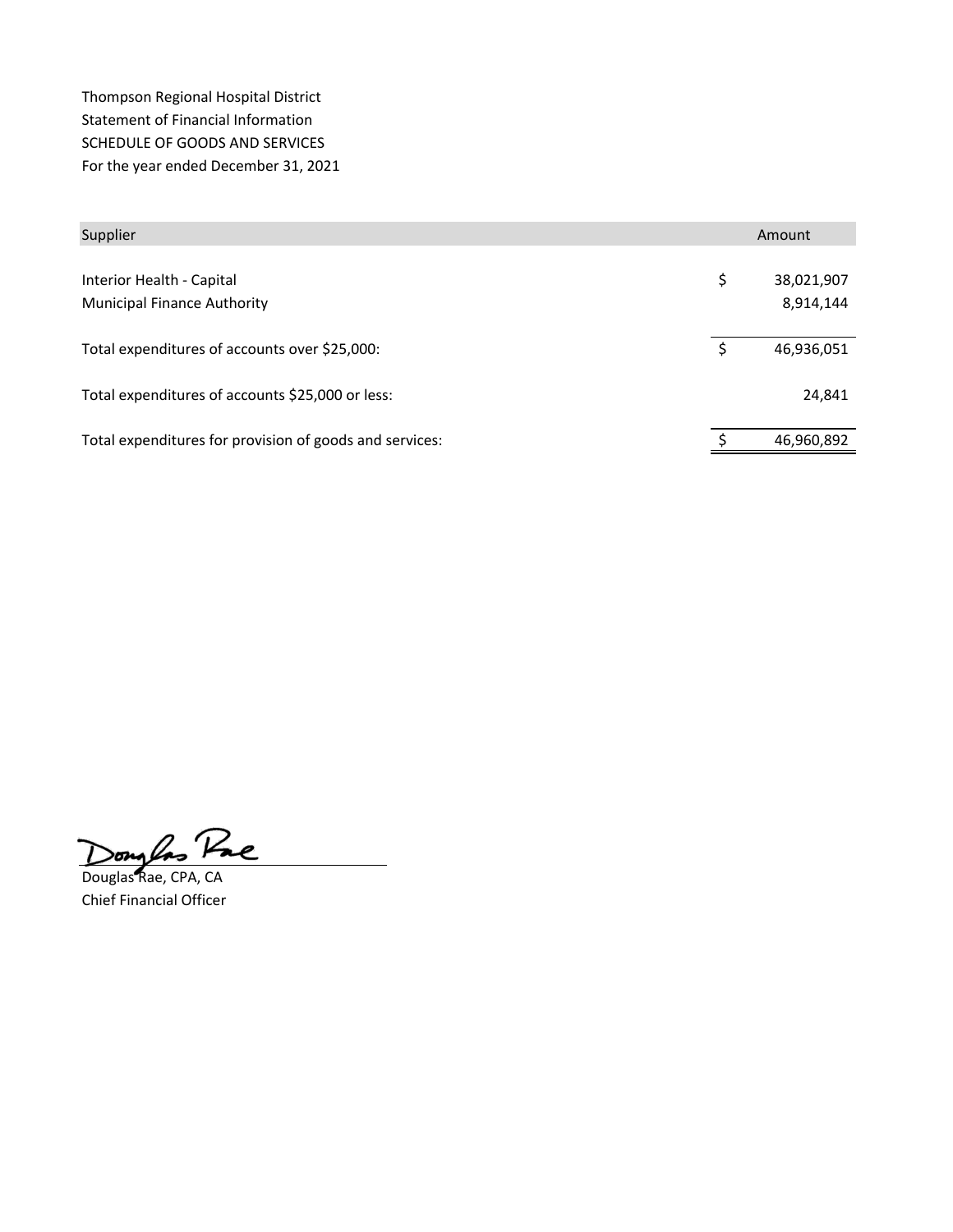# **THOMPSON REGIONAL HOSPITAL DISTRICT**

## **STATEMENT OF SEVERANCE AGREEMENTS**

There were no severance agreements made between the Thompson Regional Hospital District and its non-unionized employees during fiscal year 2021.

 $\Box$  Prepared pursuant to the Financial Information Regulation, Schedule 1, subsection 6(8)